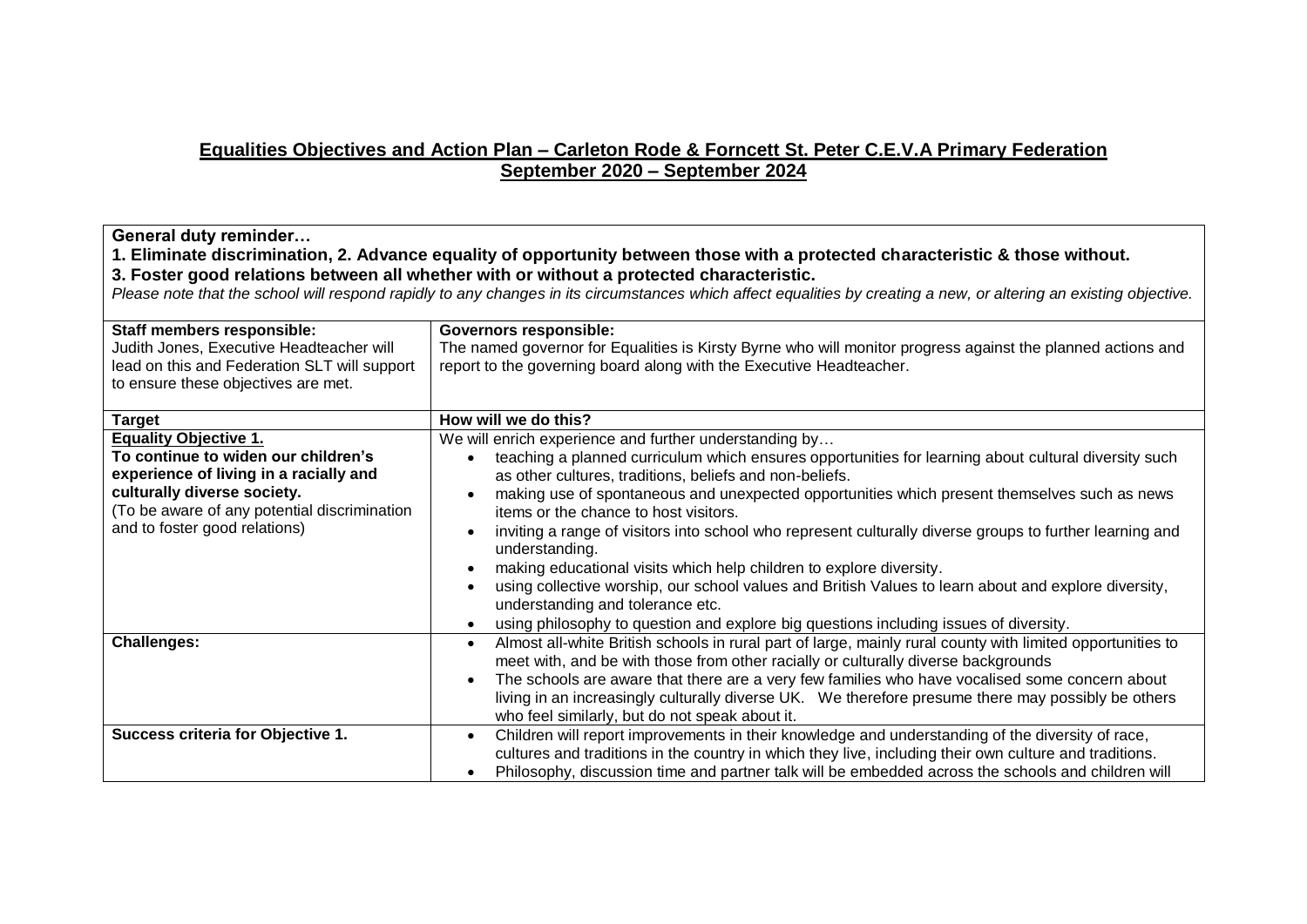|                                                                                                                                                                                                                           | use these as a way to discuss issues of culture, diversity and identity.<br>The schools' curriculums and collective worship records will show evidence of this work being taught<br>and assessed.<br>School logs will continue to show nil or very small numbers of incidents                                                                                                                                                                                                                                                                                                                                                                                                                                                                                                                                                                                                                                                                                                                                                                                      |
|---------------------------------------------------------------------------------------------------------------------------------------------------------------------------------------------------------------------------|--------------------------------------------------------------------------------------------------------------------------------------------------------------------------------------------------------------------------------------------------------------------------------------------------------------------------------------------------------------------------------------------------------------------------------------------------------------------------------------------------------------------------------------------------------------------------------------------------------------------------------------------------------------------------------------------------------------------------------------------------------------------------------------------------------------------------------------------------------------------------------------------------------------------------------------------------------------------------------------------------------------------------------------------------------------------|
| <b>Progress Record</b>                                                                                                                                                                                                    |                                                                                                                                                                                                                                                                                                                                                                                                                                                                                                                                                                                                                                                                                                                                                                                                                                                                                                                                                                                                                                                                    |
| <b>Equality Objective 2</b><br>To reduce the attainment gap between<br>girls and boys in reading across the<br>schools at the end of KS2 (girls almost<br>always outperform boys)<br>(To advance equality of opportunity) | Analyse reading attainment and progress results for boys and girls to spot any trends or indicators<br>$\bullet$<br>which may help us account further for the differences in performance<br>Embed Read, Write Inc.at Carleton Rode and Power of Reading across the federation and promote<br>reading for pleasure<br>Research best practice and trial evidence-based strategies to find what works<br>$\bullet$<br>Network with other schools to find support and advice as to how we can raise boys' attainment further<br>Engage and inform parents and carers and get their support<br>Ensure we have quality, appealing reading resources for boys<br>Ask boys and girls for their opinions as to why there is a difference and what can be done to address<br>it                                                                                                                                                                                                                                                                                              |
| <b>Challenges</b>                                                                                                                                                                                                         | Three year KS2 reading attainment data for 2017-19 (no data in 2020), shows that girls attained more<br>$\bullet$<br>highly than boys in reading in both schools in every year except at Carleton Rode in 2017.<br>The schools have small cohorts of children which means that patterns of data can vary widely year on<br>year as groups are not large enough to always be reflective of national averages and norms. Gender<br>variations are therefore more likely to occur within cohorts.<br>We have often had a higher than the national average number of children with special needs or<br>disabilities which can also make narrowing the gender gap in attainment more difficult as by chance<br>sometimes the majority of these children in a cohort are mostly boys or girls.<br>We know from all our Ofsted, School Improvement and Executive Headteacher records that the<br>quality of teaching and learning is at least good and often better in the schools, so it will be a real<br>challenge to find a way to reduce the gender performance gap. |
| <b>Success Criteria for Objective 2</b>                                                                                                                                                                                   | End of KS2 data will show a reduction in the gender gap between girls and boys in reading. The<br>$\bullet$<br>schools will be able to demonstrate, through individual case studies, why this is not so if a pattern of<br>improvement is not seen in results by 2022.                                                                                                                                                                                                                                                                                                                                                                                                                                                                                                                                                                                                                                                                                                                                                                                             |
| <b>Progress Record</b>                                                                                                                                                                                                    |                                                                                                                                                                                                                                                                                                                                                                                                                                                                                                                                                                                                                                                                                                                                                                                                                                                                                                                                                                                                                                                                    |
| <b>Equality Objective 3</b><br>To improve a range of outcomes for<br>disadvantaged (including SEN) and<br>disabled children through further                                                                               | Provide access to pastoral worker<br>$\bullet$<br>Provide a programme of support, bespoke if required based on assessment of needs/issues<br>Utilise wide range of resources and organisations for help/support including through LA and national<br>charities                                                                                                                                                                                                                                                                                                                                                                                                                                                                                                                                                                                                                                                                                                                                                                                                     |